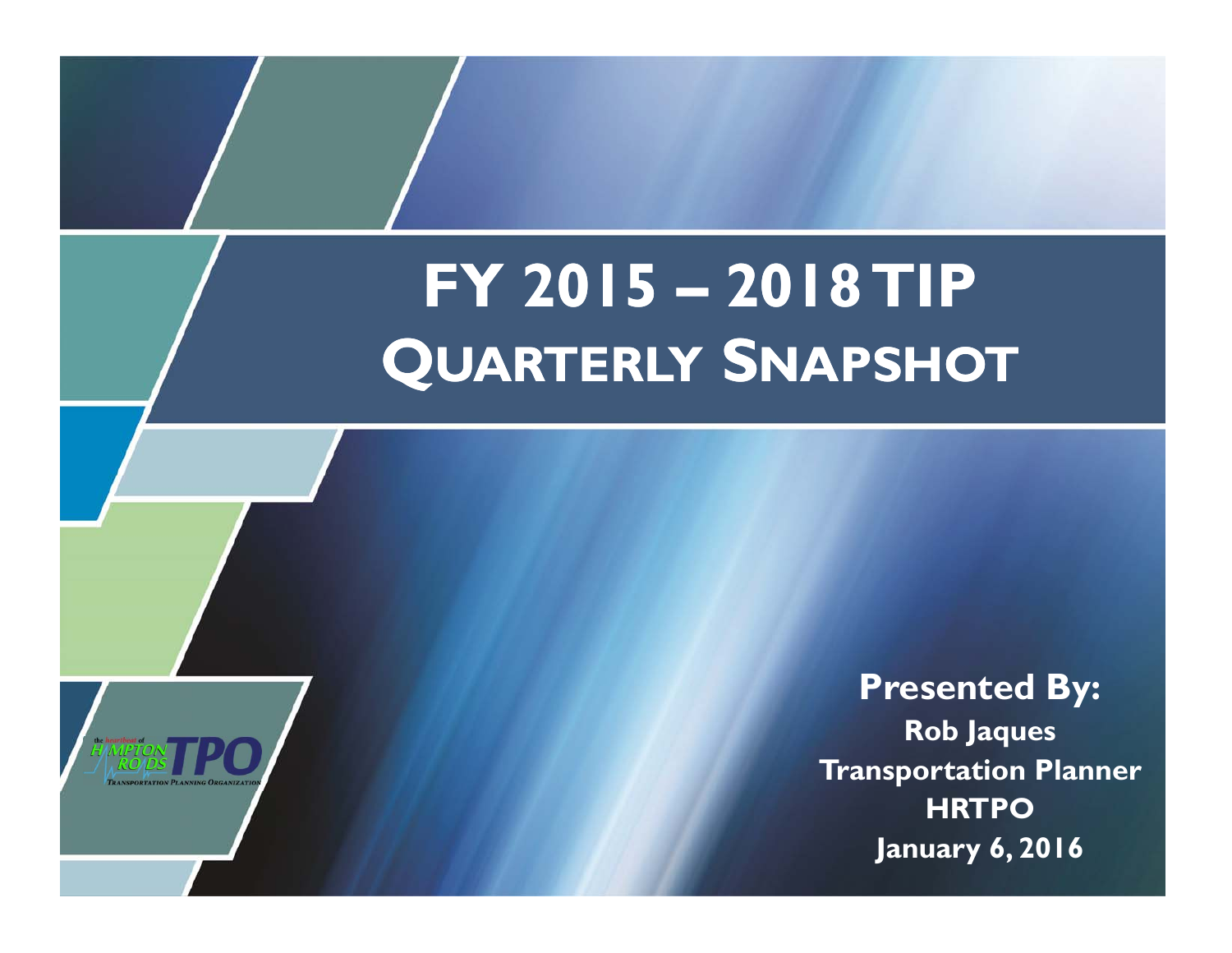## **PROJECTS WITH SIGNIFICANT EXPENDITURES (>\$10,000,000) THIS QUARTER | (JULY – SEPTEMBER 2015)**

# **Project Locality UPC Expenditures** Route 460 PPTA Construction Statewide 103803 \$120,113,271 Project Contribution for DT/MT/MLK - Primary Primary Editor of Denterial Primary Hampton Roads District-wide 101851 \$40,533,293 I-264 Pavement Rehabilitation Morfolk & Virginia Beach 104331 \$22,282,442 Midtown Tunnel Debt Service - Primary Hampton Roads 103036 \$15,041,462 Route 460 PPTA Debt Service Statewide 103754 \$12,165,240 I-64 & I-264 Pavement Rehabilitation Norfolk 104329 \$11,785,245 Witchduck Road Widening The Virginia Beach 55202 \$11,616,943 Shore Drive Bridge Replacement - Lesner Bridge Virginia Beach <sup>97737</sup> \$10,905,355

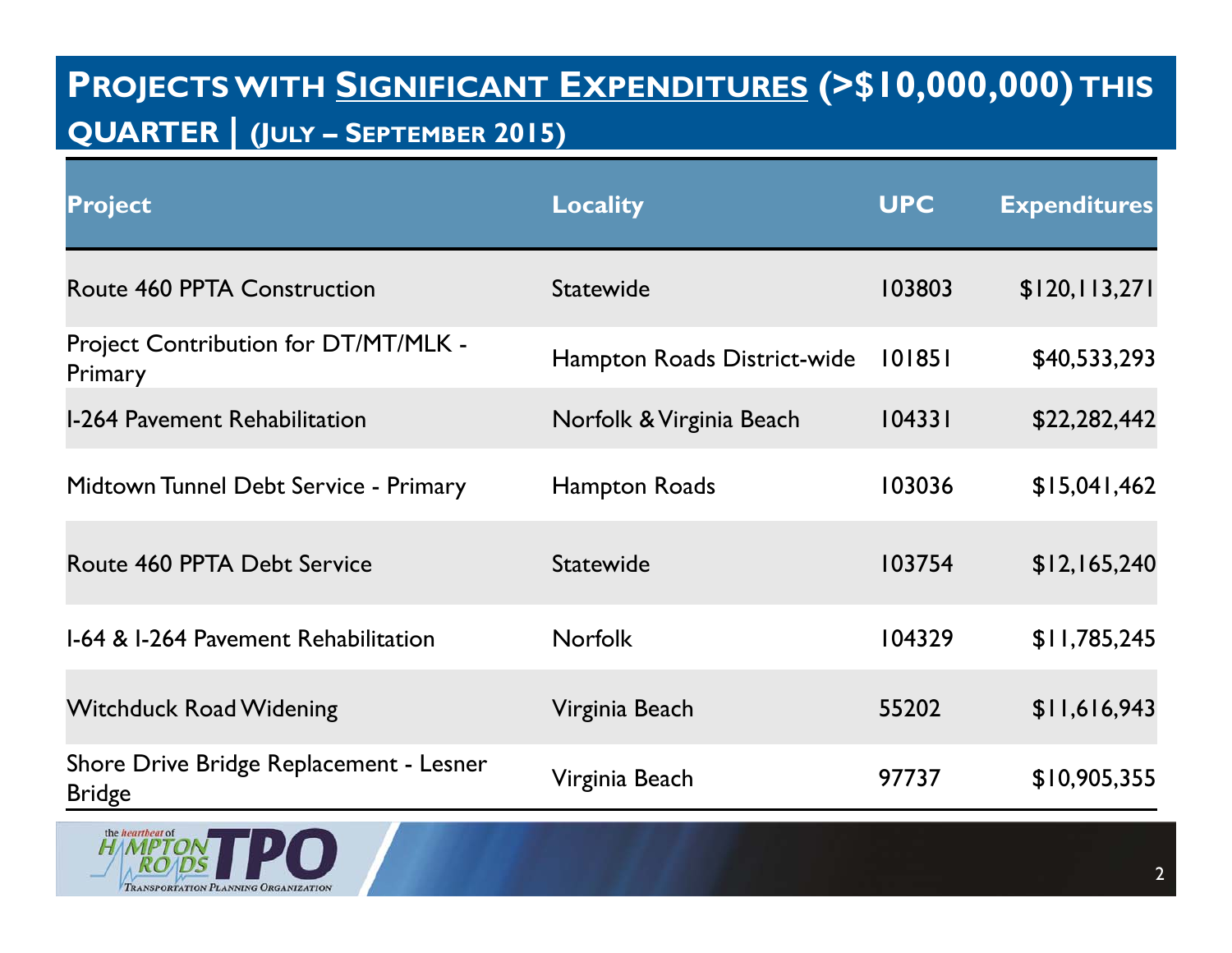## **PROJECTS WITH FIRST EXPENDITURES IN CONSTRUCTION (JULY – SEPTEMBER 2015)**

## **HIGHWAY**

| <b>Project</b>                                             | <b>Expenditures</b> | <b>Locality</b> | <b>UPC</b> |
|------------------------------------------------------------|---------------------|-----------------|------------|
| Norfolk Signal System Improvements - Phase 4A              | \$2,269             | <b>Norfolk</b>  | 105590     |
| Hampton Traffic Signal Upgrade                             | \$1,631             | Hampton         | 97718      |
| Chesapeake Intelligent Transportation Systems Improvements | \$243               | Chesapeake      | 100538     |

### **TRANSIT**

| <b>Project</b>                                           | <b>Expenditures</b> | <b>Locality</b>    | <b>UPC</b> |
|----------------------------------------------------------|---------------------|--------------------|------------|
| Transit Vehicles - Bus Replacement and Rebuild           | \$23,049,431        | HRT - DRPT         | T9126      |
| Miscellaneous Transit - LRT Operating Assistance         | \$10,500,000        | <b>HRT - DRPT</b>  | T4184      |
| Southside Bus Facility Transit Improvements              | \$10,325,181        | <b>HRT - DRPT</b>  | T1824      |
| Miscellaneous Transit - Systemwide Bus Stop Sign Program | \$2,091,238         | <b>HRT - DRPT</b>  | T9091      |
| Miscellaneous Transit - Facility Upgrades                | \$926,574           | <b>HRT - DRPT</b>  | T9092      |
| <b>Chesapeake Transit Improvements</b>                   | \$149,224           | <b>HRT - DRPT</b>  | T9110      |
| <b>WATA Facility Construction</b>                        | \$31,878            | <b>WATA - DRPT</b> | T11932     |

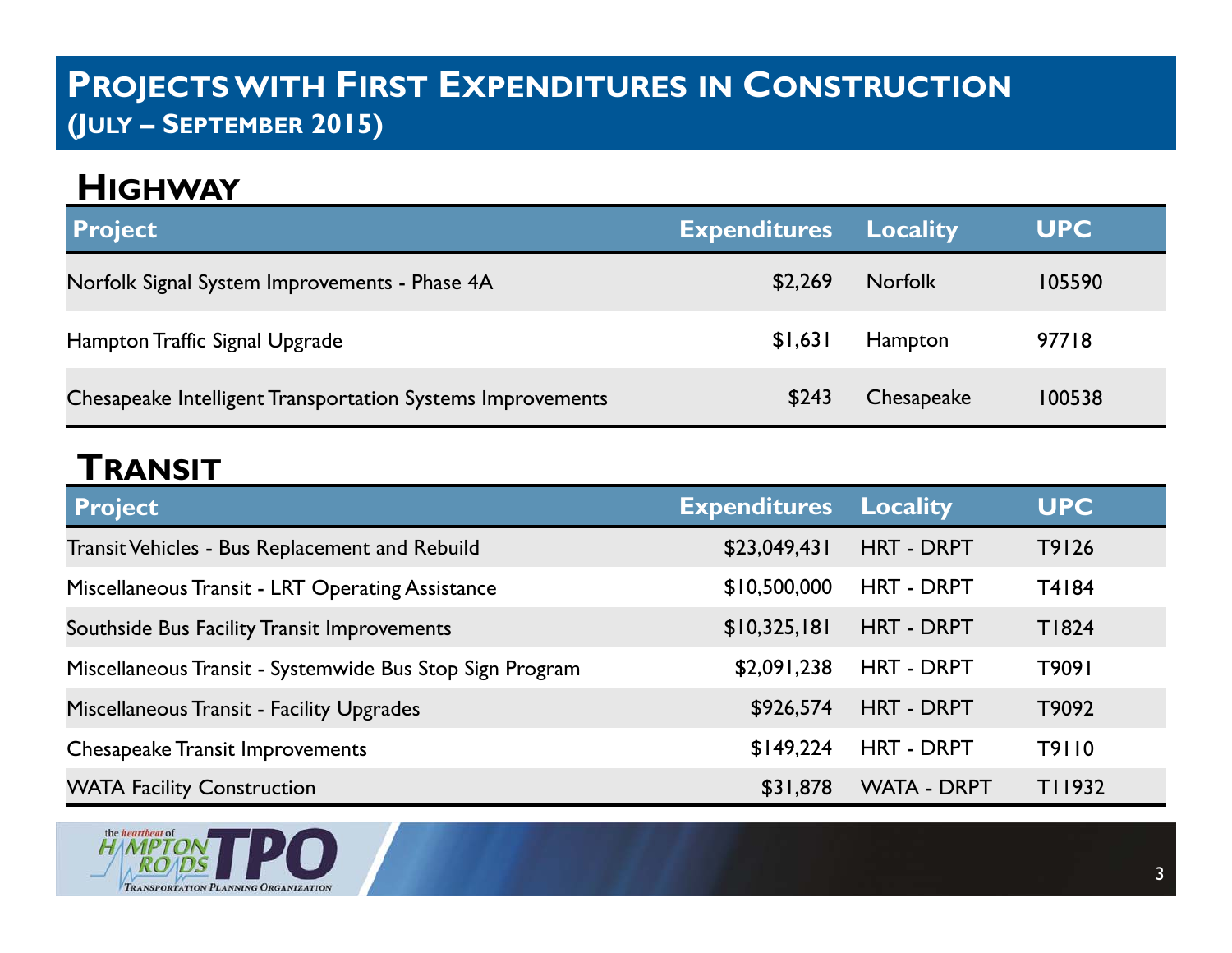## **FEATURED PROJECTS WITH FIRST EXPENDITURES -TRANSIT (JULY – SEPTEMBER 2015)**





Old Hampton Roads Transit Bus Stop signs on left, with new sign show to the right.

The new signs include:

- •Clear route markings
- •Stop ID
- • HRT Customer Service Number
- • Clear iconography and updated HRT branding



| <b>Project</b>                                           | <b>Expenditures</b> Locality |                   | <b>UPC</b> |
|----------------------------------------------------------|------------------------------|-------------------|------------|
| Miscellaneous Transit - Systemwide Bus Stop Sign Program | \$2,091,238                  | <b>HRT - DRPT</b> | T9091      |

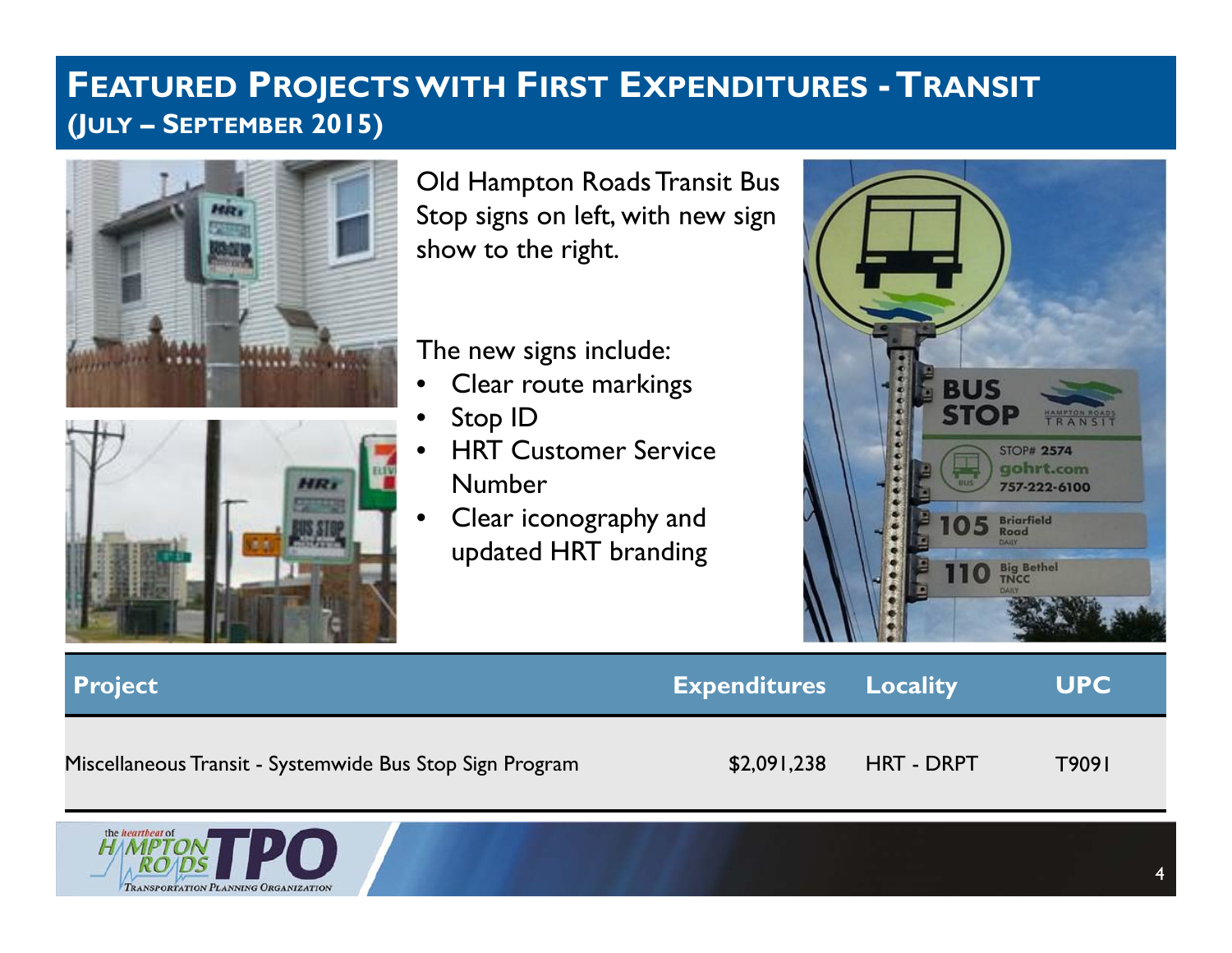| <b>Locality</b>               | <b>Number of Projects</b> | <b>Total Costs</b> |
|-------------------------------|---------------------------|--------------------|
| Chesapeake                    | 6                         | \$463,539,622      |
| <b>Gloucester County</b>      | 3                         | \$6,134,275        |
| Hampton                       | 6                         | \$64,583,600       |
| Isle of Wight County          | $\overline{7}$            | \$18,926,832       |
| James City County             | 10                        | \$116,683,197      |
| <b>Newport News</b>           | 9                         | \$121, 265, 363    |
| <b>Norfolk</b>                | $\overline{7}$            | \$363,682,246      |
| Poquoson                      |                           | \$19,335,000       |
| Portsmouth                    | $\overline{4}$            | \$63,635,587       |
| <b>Suffolk</b>                | 9                         | \$134,539,079      |
| Virginia Beach                | 12                        | \$830,141,536      |
| Williamsburg                  | $\blacksquare$            |                    |
| <b>York County</b>            | $\overline{3}$            | \$67,163,046       |
| Multi-Jurisdiction            | $\overline{3}$            | \$431,047,888      |
| the heartbeat of<br>H MPTON D |                           |                    |

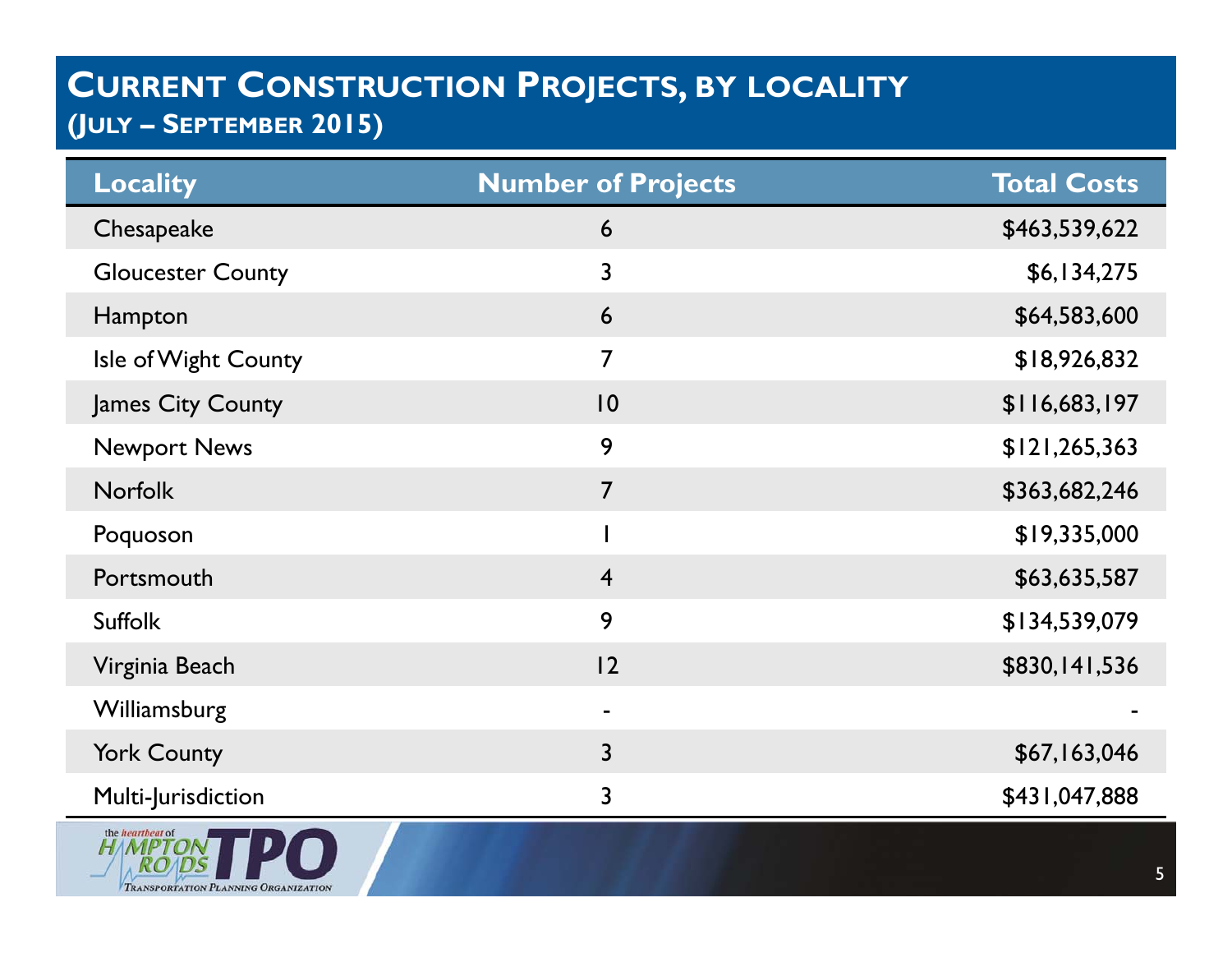|          | <b>Chesapeake</b>                                                            |               |                                             |
|----------|------------------------------------------------------------------------------|---------------|---------------------------------------------|
|          | <b>UPC Project</b>                                                           | Cost          | <b>Status</b>                               |
| 104363   | 1-64 Southside (including High Rise Bridge) Environmental Study              | \$5,000,000   | Study - Underway                            |
| 106692   | 1-64 Southside Widening (including High Rise Bridge) Preliminary Engineering | \$20,000,000  | PE - Underway                               |
| $*56187$ | Dominion Boulevard Widening and Bridge Replacement                           | \$411,572,255 | <b>Construction - Underway</b>              |
|          | *18594 Portsmouth Boulevard Widening                                         | \$21,580,000  | RW - Underway                               |
| 106449   | Great Bridge Battlefield and Waterway Visitor Center - Phase 2               | \$2,788,848   | <b>Construction - Planned</b><br>01/01/2016 |
| 77403    | Dismal Swamp Canal Multi-Use Trail                                           | \$2,598,519   | <b>Construction - Underway</b>              |

#### **Gloucester**

|       | <b>UPC Project</b>                                                     | Cost        | <b>Status</b>                                |
|-------|------------------------------------------------------------------------|-------------|----------------------------------------------|
|       | *100625 Guinea Road and Hayes Road Bicycle and Pedestrian Improvements | \$1,944,266 | PE - Underway                                |
| 7909  | Burleigh Road Reconstruction and Minor Widening                        | \$1,720,224 | <b>Construction - Complete</b><br>(06/22/15) |
| 98807 | Allmondsville Road Bridge Replacement                                  | \$2,469,785 | RW - Underway                                |

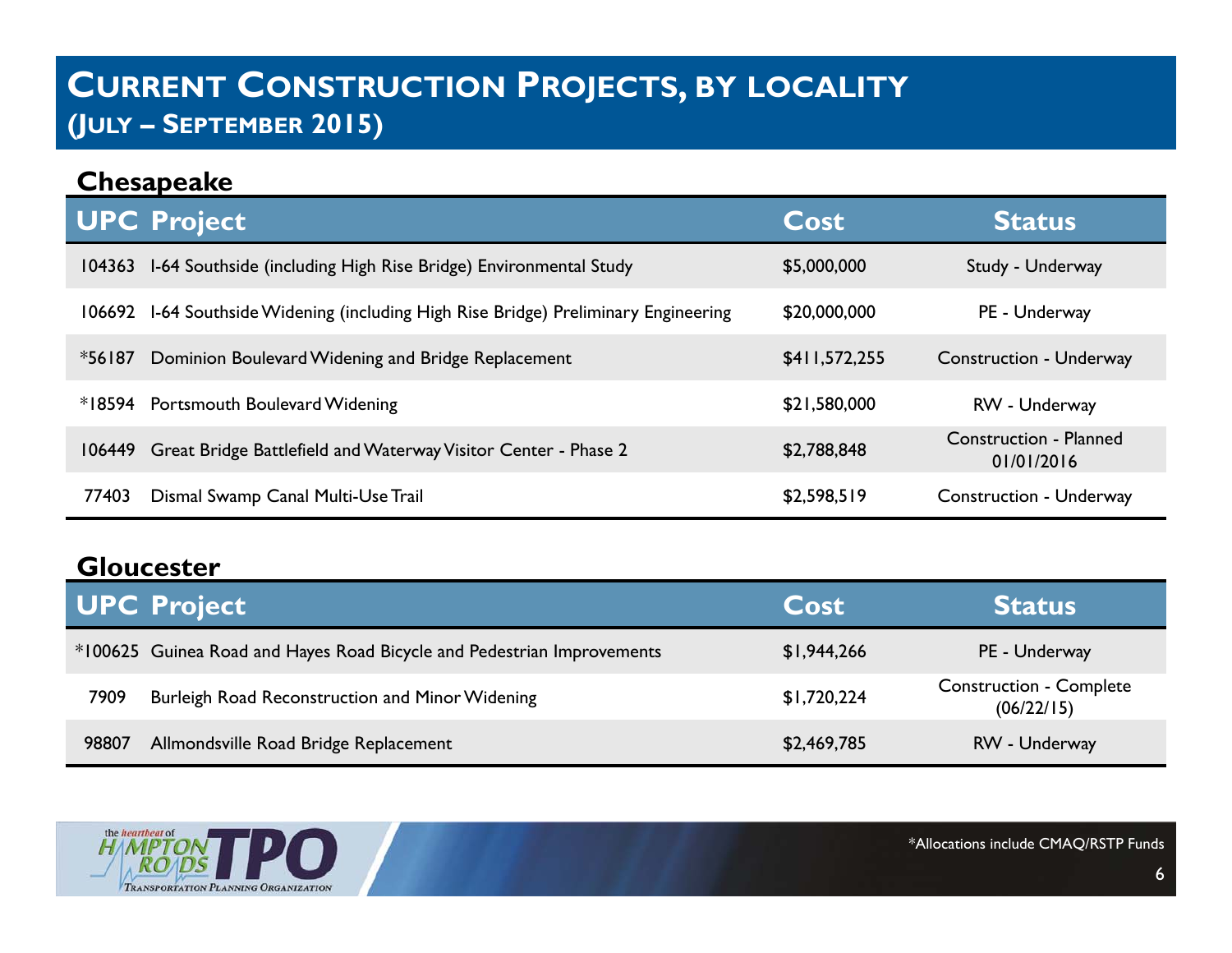#### **Hampton**

|          | <b>UPC Project</b>                                         | Cost         | <b>Status</b>                      |
|----------|------------------------------------------------------------|--------------|------------------------------------|
| 104363   | Reconstruct ramp terminal as 90-degree intersection        | \$654,222    | Construction - Complete (10/13/15) |
|          | *105222 Route 134 Bridge Replacement over Brick Kiln Creek | \$6,447,757  | PE - Underway                      |
| 93081    | Bridge Street Bridge Replacement over Salters Creek        | \$4,024,408  | Construction - Underway            |
| *57047   | Saunders Road Widening                                     | \$15,843,213 | Construction - Underway            |
| *83454   | Todds Lane Intersection Improvements at Big Bethel Road    | \$5,835,000  | Construction - Underway            |
| $*97715$ | Wythe Creek Road Widing                                    | \$31,779,000 | PE - Underway                      |

#### **Isle of Wight**

|         | <b>UPC Project</b>                                                  | Cost        | <b>Status</b>                      |
|---------|---------------------------------------------------------------------|-------------|------------------------------------|
| 81435   | Carrsville Highway Bridge Replacement over Route 632                | \$9,472,543 | PE - Underway                      |
| *102951 | Main Street Pedestrian Improvements                                 | \$165,000   | PE - Planned (07/01/2016)          |
| *58297  | Courthouse Highway Intersection Improvements at Foursquare Road     | \$2,846,397 | RW - Underway                      |
| 100952  | Longview Drive Bridge Replacement over Pagan Creek                  | \$1,212,418 | Construction - Complete (10/30/15) |
| 105469  | Rte 620 Reconstruction - Broadwater Road                            | \$3,210,000 | PE - Planned (09/14/2017)          |
|         | *103021 Turner Drive Intersection Improvements at Benns Church Blvd | \$350,002   | PE - Planned (07/01/2017)          |
| 93080   | Stallings Creek Road Bridge Replacement over Stalling Creek         | \$1,670,472 | RW - Underway                      |

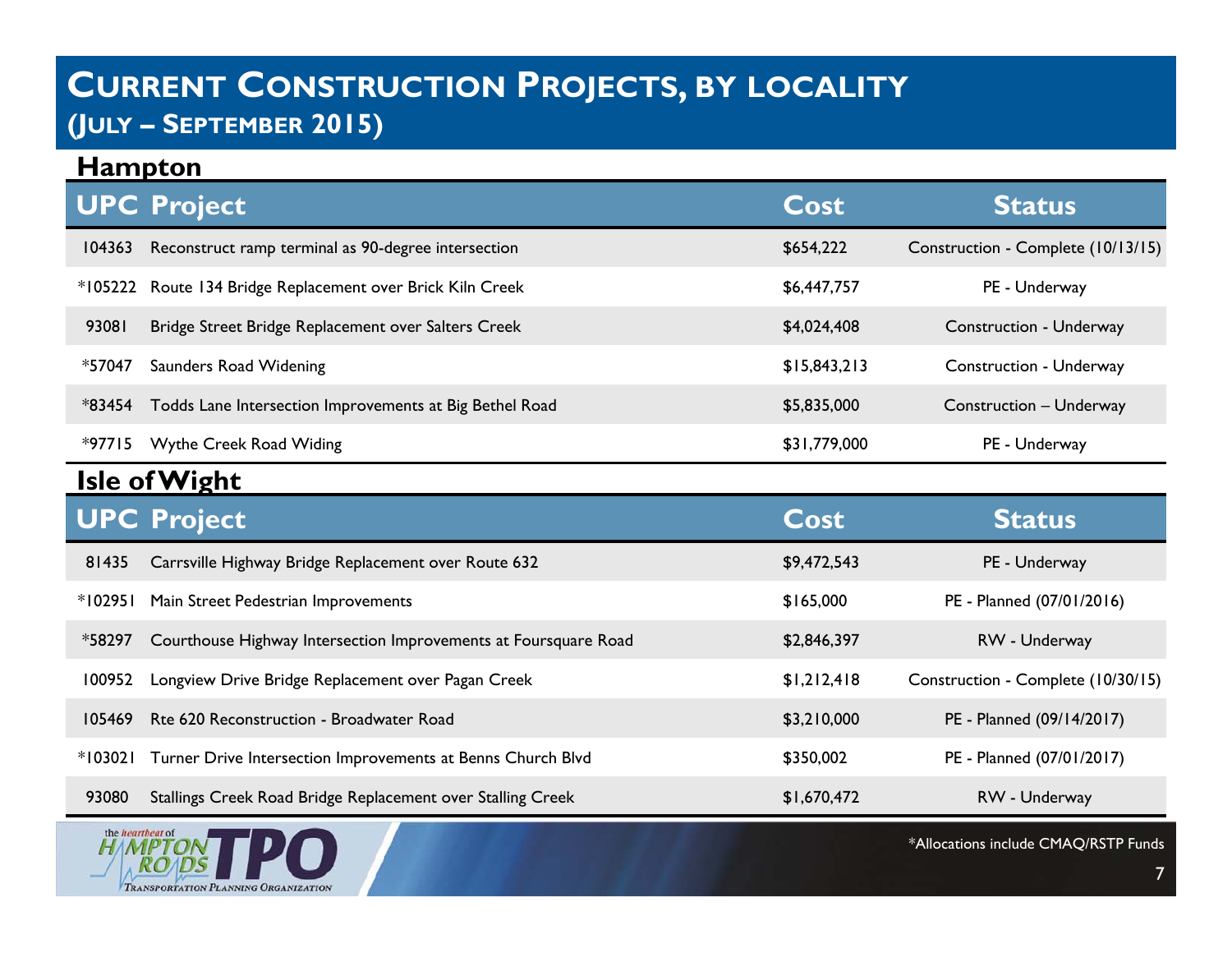**James City**

|        | <b>UPC Project</b>                                             | Cost         | <b>Status</b>           |
|--------|----------------------------------------------------------------|--------------|-------------------------|
|        | *102980 Pocahontas Trail Multimodal Corridor                   | \$6,100,000  | PE - Underway           |
|        | *17633 Richmond Road Multi-Use Trail                           | \$2,675,255  | PE - Underway           |
|        | *100200 Skiffes Creek Connector Construction                   | \$72,985,573 | PE - Underway           |
|        | *102947 Richmond Road Intersection Improvments at Route 199    | \$729,915    | Construction - Underway |
|        | *102948 Route 199 Intersection Improvements at Brookwood Drive | \$275,000    | PE - Underway           |
| *82961 | Monticello Avenue Intersection Improvements at Ironbound Road  | \$3,799,518  | Construction - Underway |
|        | *100920 Croaker Road Widening                                  | \$14,262,376 | PE - Underway           |
| 100921 | <b>Longhill Road Widening</b>                                  | \$12,400,000 | PE - FFY 2017           |
|        | *102944 Centerville Road Intersection Improvements             | \$2,376,710  | PE - Underway           |
| 91219  | Isle of Wight Multi-Use Trail                                  | \$1,078,850  | Construction - Delayed  |

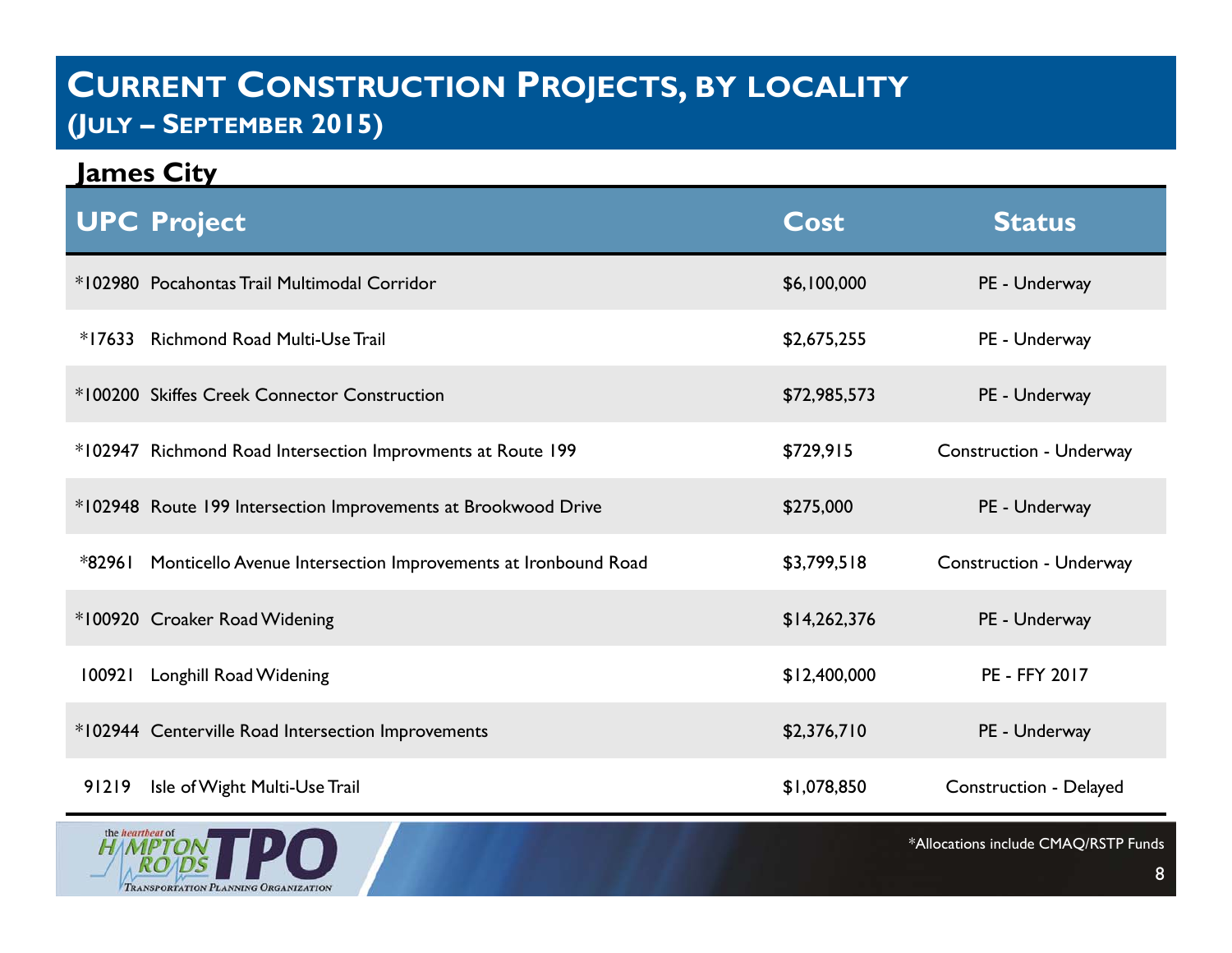#### **Newport News**

|          | <b>UPC Project</b>                                              | <b>Cost</b>  | <b>Status</b>                  |
|----------|-----------------------------------------------------------------|--------------|--------------------------------|
| 93077    | Denbigh Boulevard Bridge Replacement over I-64                  | \$40,000,000 | PE - Underway                  |
| *4483    | <b>Atkinson Boulevard Construction</b>                          | \$63,998,634 | RW - Underway                  |
|          | *83435 J. Clyde Morris Boulevard Bicycle Improvements - Phase V | \$692,602    | <b>Construction - Underway</b> |
|          | *83252 Jefferson Avenue Pedestrian Improvements                 | \$2,117,513  | Construction - Underway        |
|          | *14598 Warwick Boulevard Relocation                             | \$7,632,355  | PE - Delayed                   |
|          | *83254 Mariner's Museum Multi-Use Trail                         | \$2,923,701  | Construction - Underway        |
| 85955    | Washington Avenue Bridge Replacement                            | \$2,826,940  | <b>Construction - Underway</b> |
| $*16103$ | Oyster Point Bikeway/Sidewalk Phase IV                          | \$346,322    | Construction - Delayed         |
|          | *100856 Oakland Industrial Park Sidewalk Phase 2                | \$727,296    | RW - Underway                  |

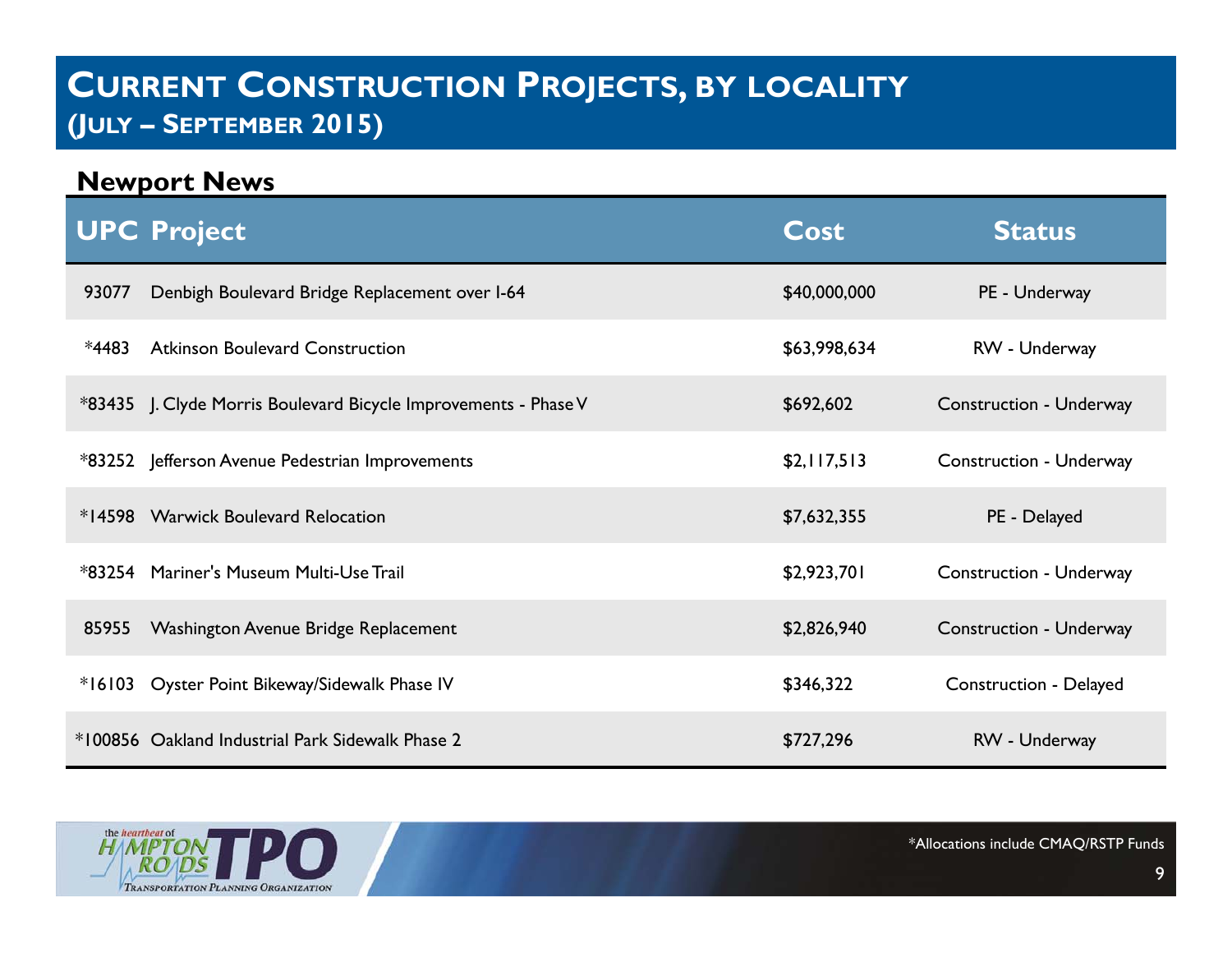#### **Norfolk**

|        | <b>UPC Project</b>                                         | Cost          | <b>Status</b>                    |
|--------|------------------------------------------------------------|---------------|----------------------------------|
| 104329 | 1-64 & 1-264 Pavement Rehabilitation                       | \$37,967,917  | Construction Complete (11/12/15) |
| 57048  | I-264 Interchange Improvements at I-64 (PE & RW Only)      | \$153,709,251 | PE/RW - Underway                 |
| 18968  | 1-564 Construction - Intermodal Connector                  | \$17,854,238  | PE/RW - Underway                 |
| 59175  | I-564 Interchange Construction at Air Terminal Interchange | \$60,916,147  | PE - Underway                    |
| 1765   | Military Highway Widening                                  | \$65,200,218  | Construction - Underway          |
| 9783   | Military Highway Widening                                  | \$26,990,720  | Construction - Underway          |
| 97727  | Elizabeth River Trail Phase 3a                             | \$1,043,755   | Construction - Underway          |

#### **Poquoson**

| <b>UPC Project</b>                         | <b>Cost</b>  | <b>Status</b> |
|--------------------------------------------|--------------|---------------|
| *13427 Wythe Creek Road Widening - Phase I | \$19,335,000 | PE - Underway |

#### **Portsmouth**

|          | UPC Project                                                            | Cost         | <b>Status</b>           |
|----------|------------------------------------------------------------------------|--------------|-------------------------|
|          | 102715 Churchland Bridge Replacement                                   | \$35,500,000 | RW - Underway           |
|          | *100602 Portsmouth Boulevard Intersection Improvements - Elmhurst Lane | \$500,000    | PE - Planned (07/01/16) |
| $*65655$ | Turnpike Road Reconstruction                                           | \$27,135,587 | Construction - Underway |
|          | *102985 Westhaven Bicycle Improvements                                 | \$500,000    | PE - Planned (12/05/17) |

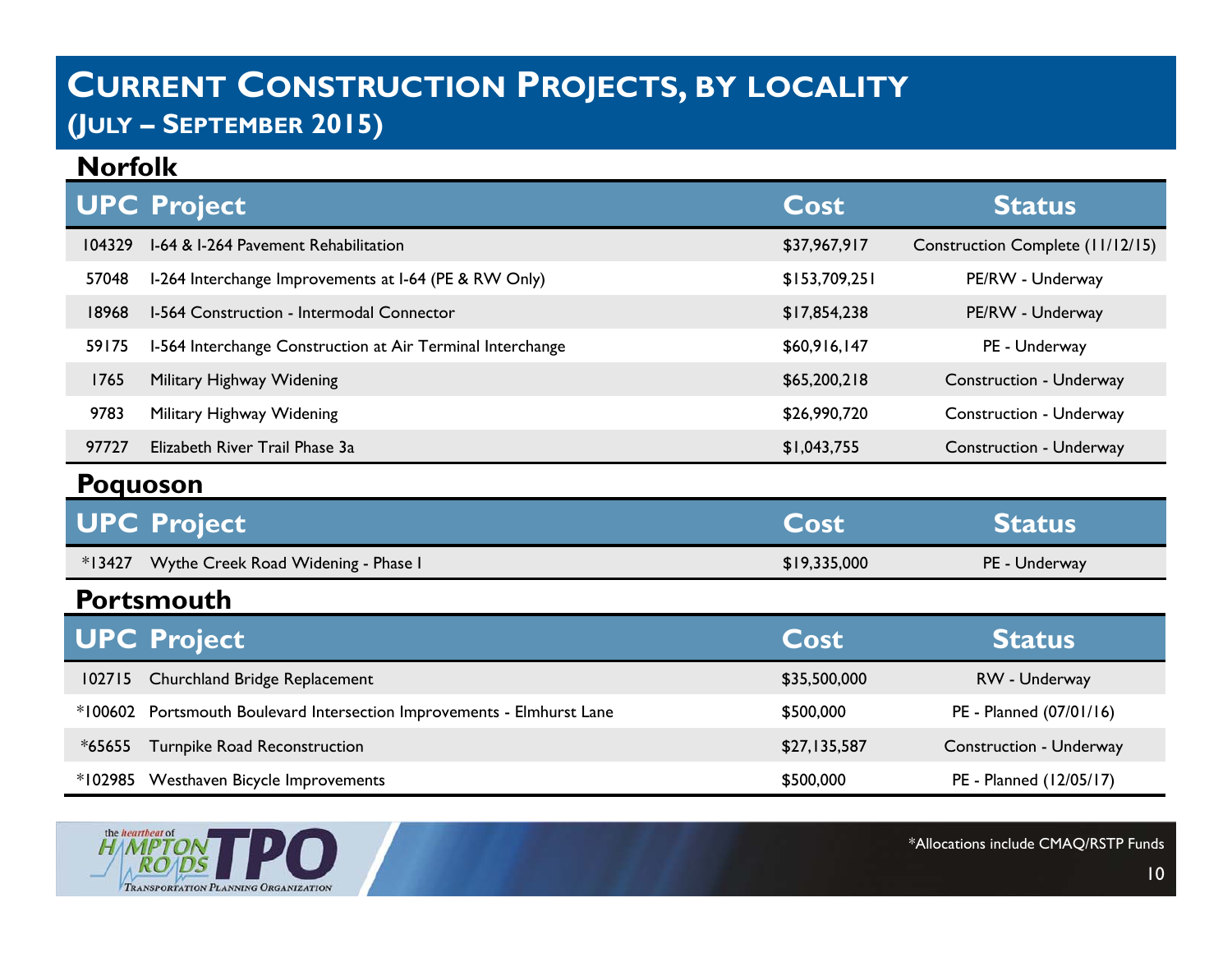#### **Suffolk**

| <b>UPC Project</b>                                             |                                                                        | <b>Cost</b>  | <b>Status</b>                  |
|----------------------------------------------------------------|------------------------------------------------------------------------|--------------|--------------------------------|
| Route 189 Bridge over Blackwater River<br>98813                |                                                                        | \$25,077,498 | PE - Underway                  |
|                                                                | *100604 Bridge Road Intersection Improvements at Bennetts Pasture Road | \$1,287,468  | <b>Construction - Underway</b> |
| *100605 Bridge Road Intersection Improvements at Lee Farm Lane |                                                                        | \$1,128,981  | Construction - Underway        |
| 100937 Holland Road Widening                                   |                                                                        | \$79,152,787 | PE/RW - Underway               |
| *61407 Nansemond Parkway Widening                              |                                                                        | \$11,060,019 | RW - Underway                  |
| *99172 North Main Street Multi-Use Trail - Phase II            |                                                                        | \$545,124    | RW - Underway                  |
| *100607 Portsmouth Boulevard Park and Ride Lot                 |                                                                        | \$886,563    | Construction - Underway        |
| 69050                                                          | Shoulders Hill Road Reconstruction (PE and RW Only)                    | \$14,500,000 | PE - Underway                  |
| Godwin Boulevard Park and Ride Lot<br>$*98815$                 |                                                                        | \$900,639    | PE - Underway                  |

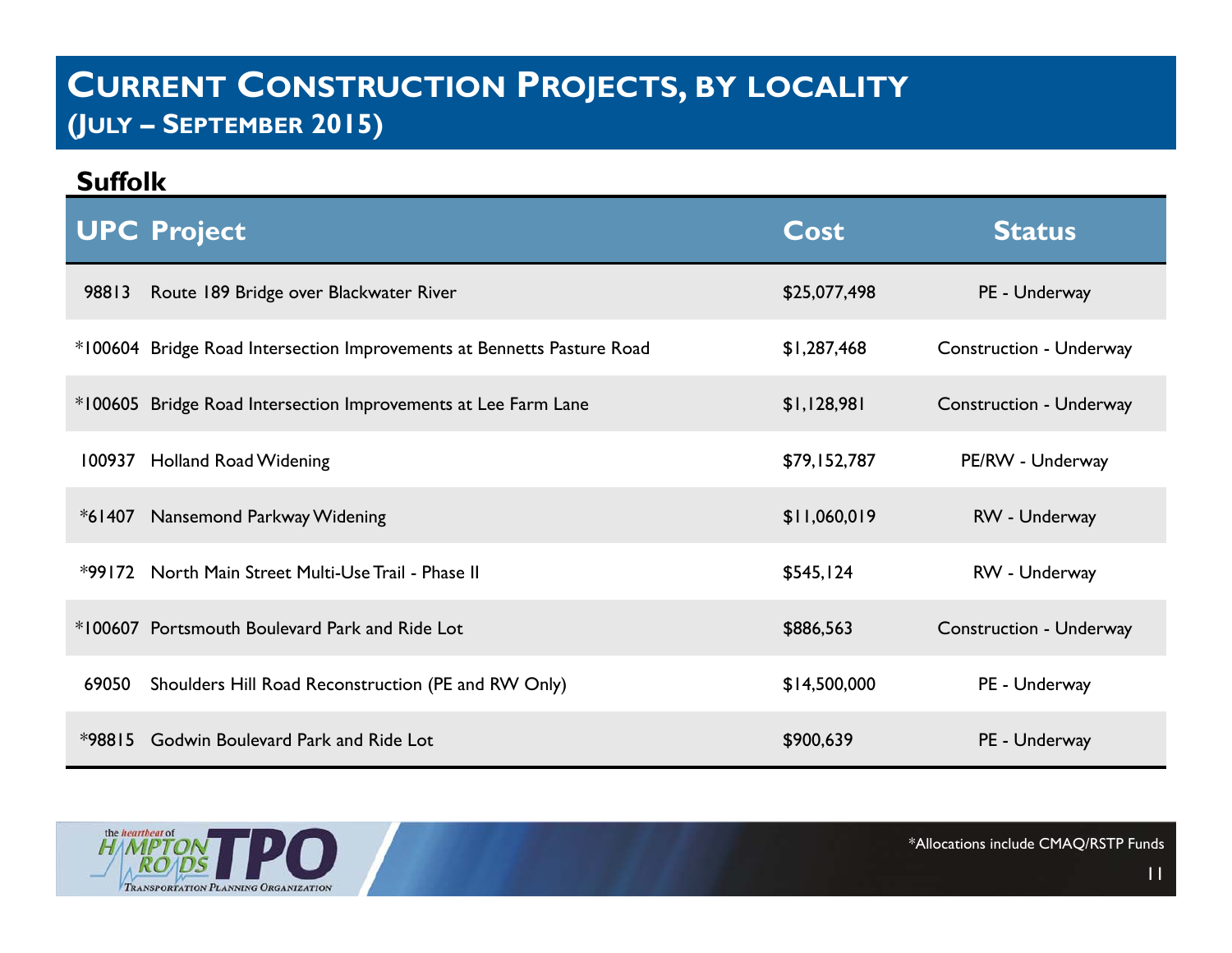| Virginia Beach |                                                                          |                          |                                              |
|----------------|--------------------------------------------------------------------------|--------------------------|----------------------------------------------|
|                | <b>UPC Project</b>                                                       | $\overline{\text{Cost}}$ | <b>Status</b>                                |
| *17630         | I-264 Interchange Improvements at I-64 and Witchduck Road (PE & RW Only) | \$190,031,747            | PE/RW - Underway                             |
| 52305          | I-264 Roadway Maintenance                                                | \$12,719,672             | <b>Construction - Complete</b><br>(11/09/15) |
| 104331         | <b>I-264 Pavement Rehabilitation</b>                                     | \$68,179,587             | <b>Construction - Complete</b><br>(11/09/15) |
| 97737          | Shore Drive Bridge Replacement - Lesner Bridge                           | \$98,400,461             | Construction - Underway                      |
|                | *103005 Centerville Turnpike Widening                                    | \$36,675,000             | RW - Underway                                |
| 15828          | Dam Neck Road Extension                                                  | \$69,902,691             | RW - Underway                                |
| 15827          | <b>Holland Road Widening</b>                                             | \$57,916,925             | Construction - Underway                      |
| 15829          | Indian River Road Widening                                               | \$88,966,352             | RW - Underway                                |
| *84366         | Indian River Road Intersection Improvements at Kempsville Road           | \$16,071,400             | RW - Underway                                |
| 12546          | Laskin Road Widening                                                     | \$93,335,958             | <b>Construction Delayed</b>                  |
| $*14603$       | Lynnhaven Parkway Extension - Phase XI                                   | \$34,314,287             | Construction - Underway                      |
| 55202          | Witchduck Road Widening                                                  | \$63,627,456             | RW - Underway                                |

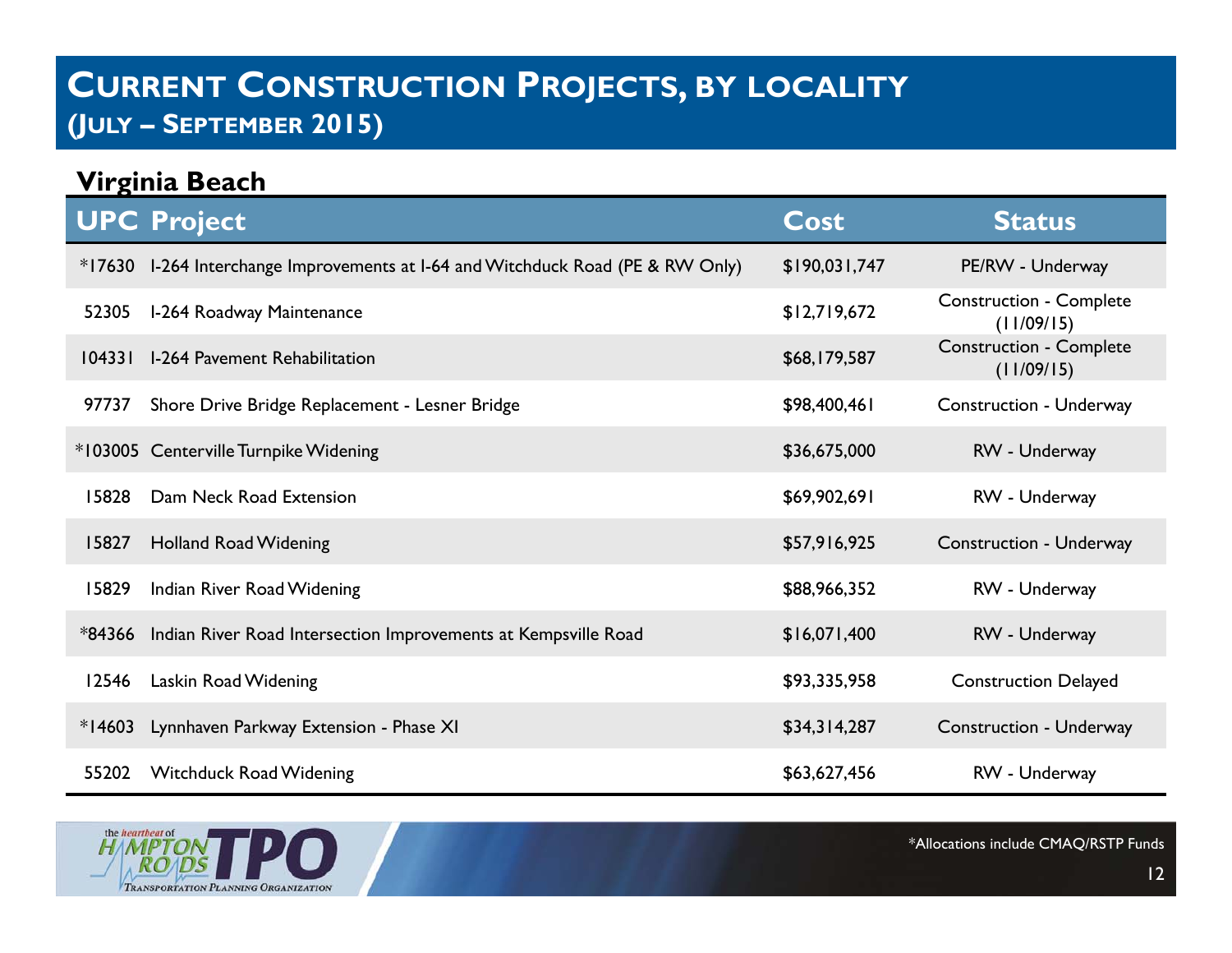#### **York**

|        | <b>UPC Project</b>                                                        | Cost         | <b>Status</b>                  |
|--------|---------------------------------------------------------------------------|--------------|--------------------------------|
| *60843 | George Washington Memorial Highway Widening                               | \$57,674,487 | <b>Construction - Underway</b> |
|        | 105222 Route 134 Bridge Replacement over Brick Kiln Creek                 | \$6,447,757  | PE - Underway                  |
| 104337 | Reconstruct Route 143 Intersection at 1-64 EB Ramp Terminal as Roundabout | \$3,040,802  | PE - Underway                  |

#### **Multi-Jurisdictional**

|       | <b>UPC Project</b>                              | Cost          | <b>Status</b>                                    |
|-------|-------------------------------------------------|---------------|--------------------------------------------------|
|       | 104905 I-64 Peninsula Widening - Segment I      | \$112,552,685 | Construction - Underway                          |
|       | 106665 I-64 Peninsula Widening - Segment 2      | \$213,592,853 | <b>Construction - Underway</b><br>(Design/Build) |
| 80029 | 1-64 Interchange Construction at City Line Road | \$104,902,350 | PE - Planned (02/02/18)                          |

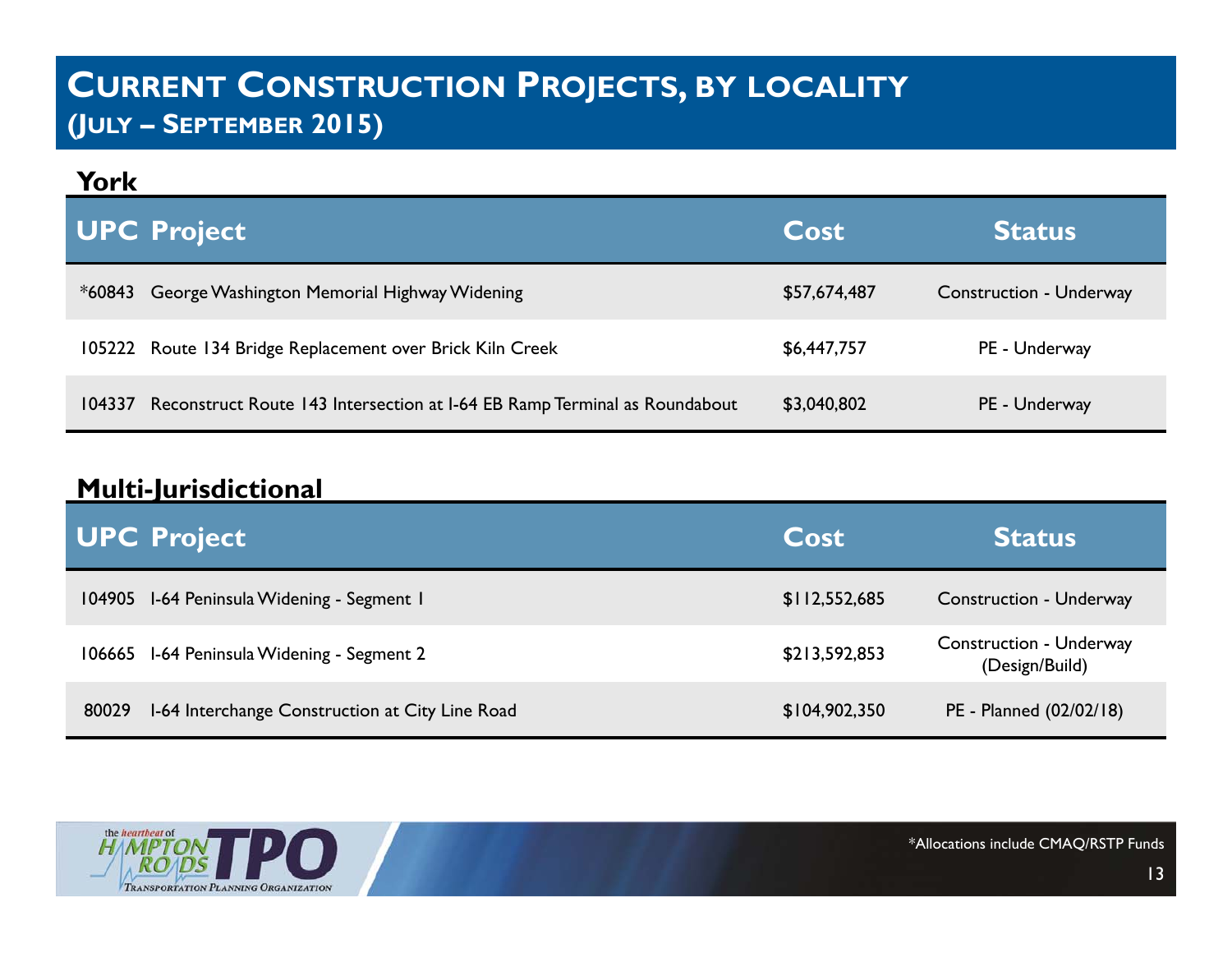#### **TOTAL PROJECT EXPENDITURES BY PHASE (APRIL – JUNE 2015)**



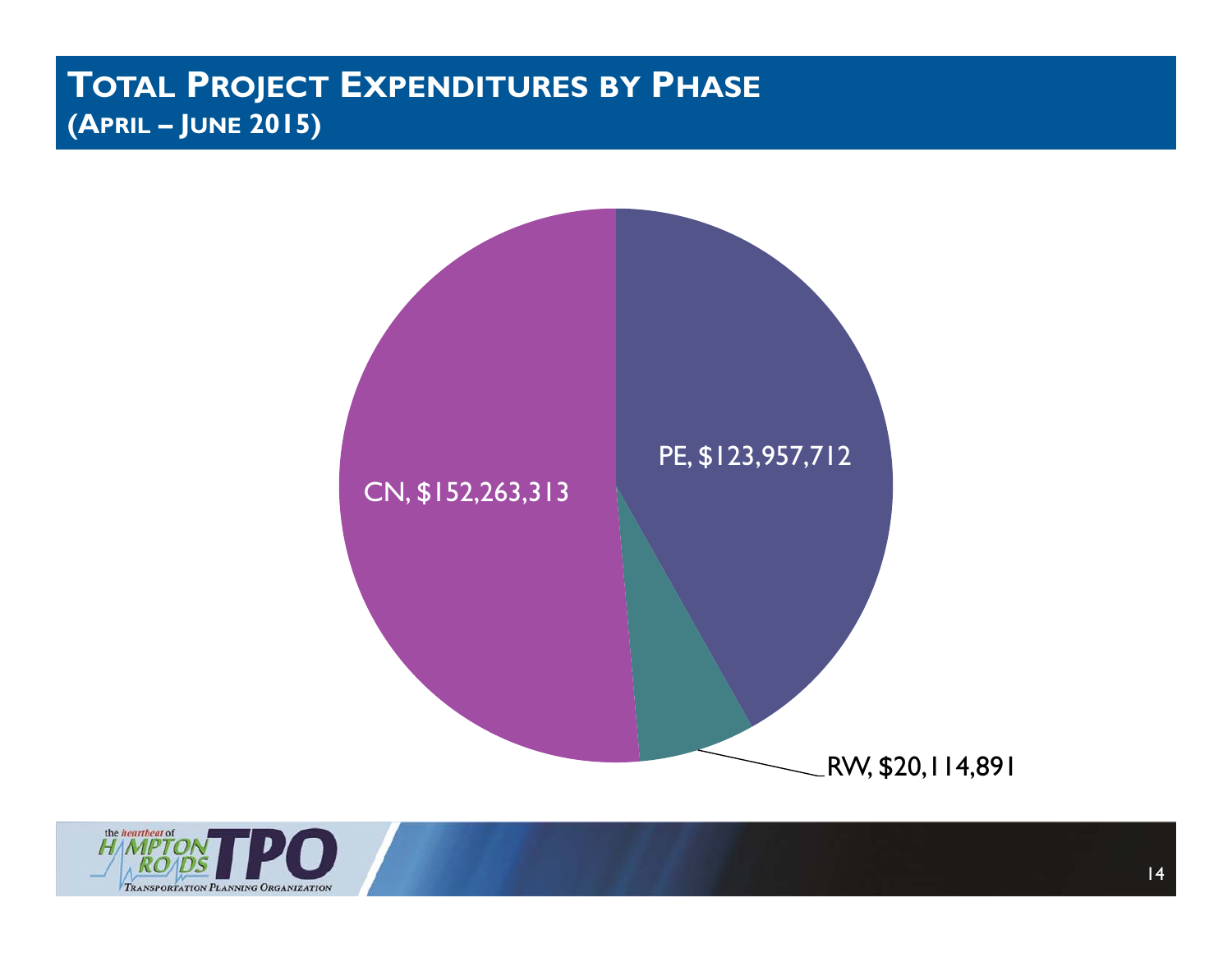## **TOTAL PROJECT EXPENDITURES: PAST THREE QUARTERS**



15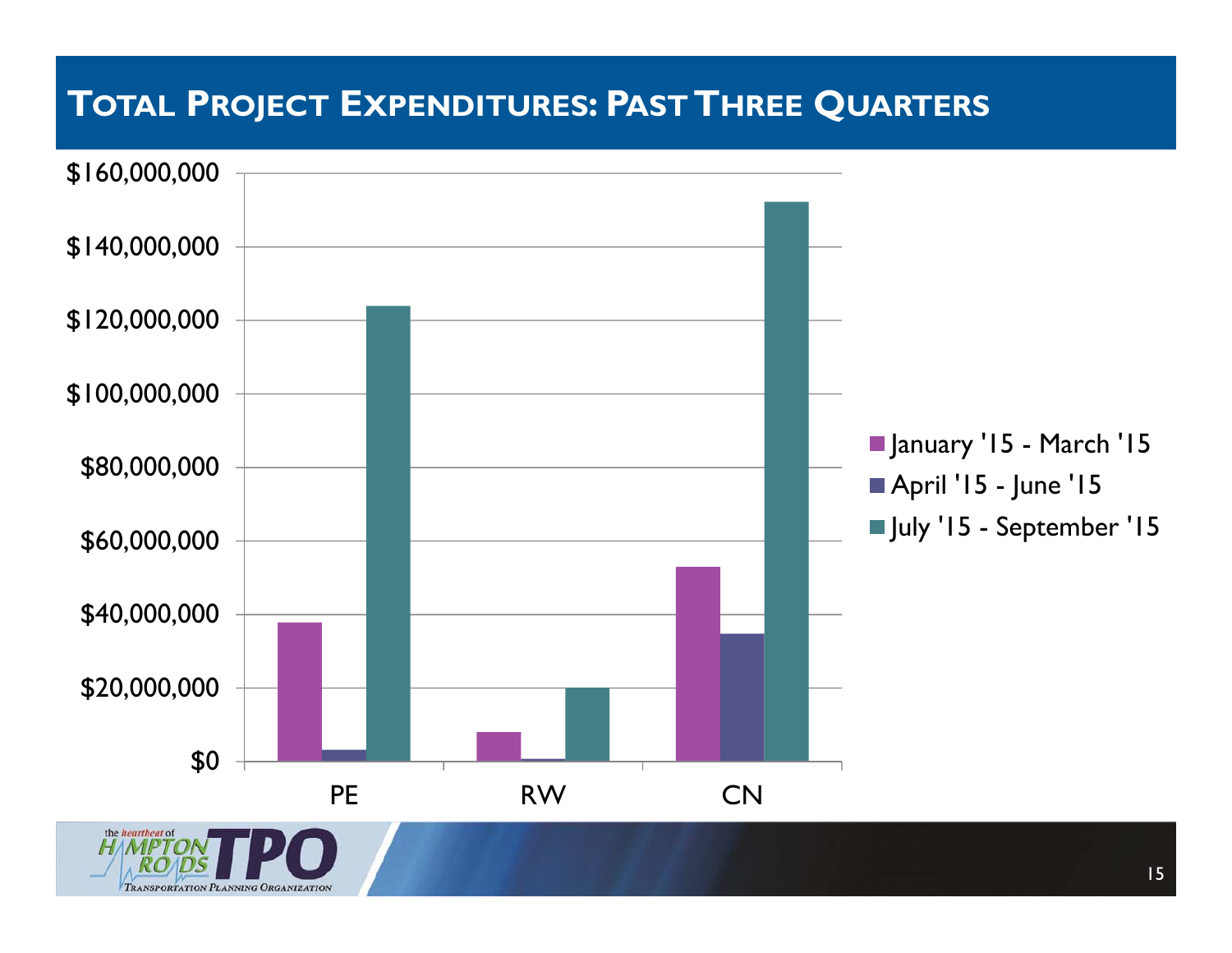- **\*** 7 projects were flagged for having no expenditures in the past two quarters.
	- **<sup>2</sup>**cancelled projects
	- **2** completed project awaiting financial close
	- **2** projects delayed
	- **1** project with work ongoing to be billed this quarter